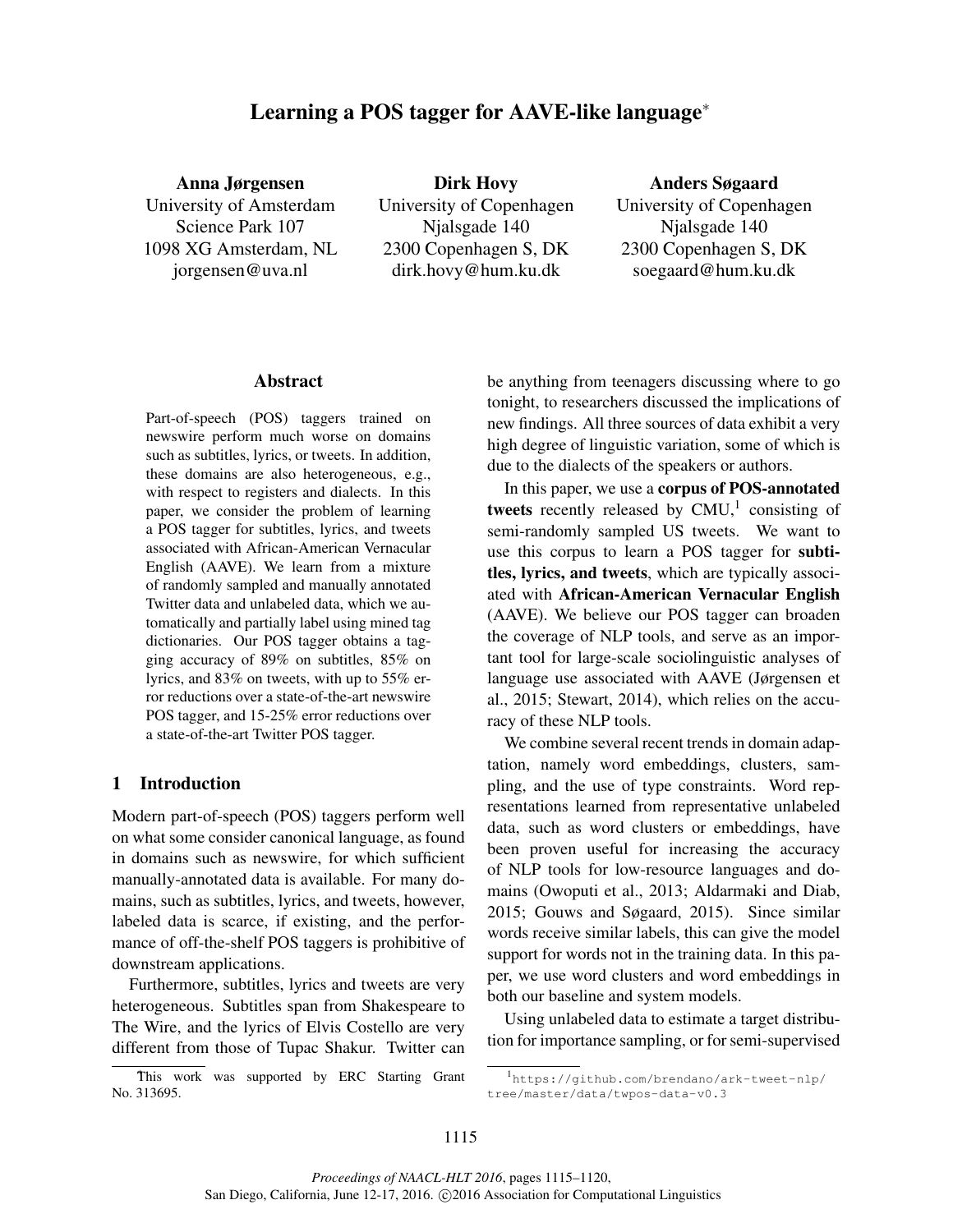learning (Søgaard, 2013), as well as wide-coverage, crowd-sourced tag dictionaries to obtain more robust predictions for out-of-domain data have been succesfully used for domain adaptation (Das and Petrov, 2011; Hovy et al., 2015a; Li et al., 2012). In this paper, we use automatically-harvested tag dictionaries for the target variety(/-ies) in two different settings: for labeling the unlabeled data using a technique elaborating on previous work (Li et al., 2012; Wisniewski et al., 2014; Hovy et al., 2015a), and for imposing type constraints at test time in a semisupervised setting (Garrette and Baldridge, 2013; Plank et al., 2014a). Our best models are obtained using partially labeled training data created using tag dictionaries.

Our contributions We present a POS tagger for AAVE-like language, mining tag dictionaries from various websites and using them to create partially labeled data. Our contributions include: (i) a POS tagger that performs significantly better than existing tools on three datasets containing AAVE markers, (ii) a new domain adaptation algorithm combining ambiguous and cost-sensitive learning, and (iii) an annotated corpus and trained POS tagger made publicly available at https:// bitbucket.org/soegaard/aave-pos16.

# 2 Data

For historical reasons, most of the manually annotated corpora available today are newswire corpora. In contrast, very little data is available for domains such as subtitles, lyrics and tweets — especially for language varieties such as AAVE. Learning robust models for AAVE-like language and other language varieties is often further complicated by the absence of standard writing systems (Boujelbane et al., 2013; Bernhard and Ligozat, 2013; Duh and Kirchhoff, 2005).

In this paper, we use three manually annotated data sets, consisting of subtitles from the television series *The Wire*, hip-hop lyrics from black American artists and tweets posted within the southeastern corner of the United States. We do *not* use this data for training, but only for evaluation, so our experiments use unsupervised (or weakly supervised) domain adaptation.

Although the language use in the three domains

vary, they have several things in common: the register is very informal, and the subtitles, lyrics and tweets contain slang terms such as *loc'd out*, *cheesing with* and *po'*, spoken language features such as *uh-hum, huh* and *oh*, phonologicallymotivated spelling variations such as *dat mouf*, *missin'* and *niggas* and contractions such as *we'll* and *I'd*. These features are infrequent in or absent from most commonly used training corpora for NLP.

The data was annotated by two trained linguists with experience in analyzing AAVE, using the Universal Part-of-Speech tagset (Petrov et al., 2011). They obtained an inter-annotator agreement score of 93.6%. The test sections consist of 528 sentences (subtitles), 509 sentences (lyrics), and 374 sentences (tweets). In addition, we had 546 sentences of subtitles annotated for development data. Note that we only use one domain for development to avoid overly optimistic performance estimates.

For all experiments, we use a publicly available implementation of structured perceptron<sup>2</sup> and train on the 1827 tweets from the CMU Twitter Corpus (Gimpel et al., 2011). Note that despite the fact that the training data also comes from an informal domain, the distribution of POS tags in this data set is different from those of the test sets. For instance, the percentage of determiners in the CMU Twitter corpus is on average 4% lower than in our test domains, and there are 7% more pronouns in the test sets than in the CMU Twitter corpus.

We also create a large unlabeled corpus of data that is representative of our test sets. This corpus, consisting of 4.5M sentences, is created using subtitles from the TV series *The Wire* and *The Boondocks*, English hip-hop lyrics, and tweets from the southeastern states of the US. None of the unlabeled data overlaps with our evaluation datasets. We use this corpus for two purposes: to induce word clusters and embeddings, and to partially annotate a portion of it automatically, which we include in the training data of our ambiguous supervision model (see Section 3 below).

# 3 Robust learning

Word representations To learn word embeddings from our unlabeled corpus, we use the Gensim im-

<sup>2</sup>https://github.com/coastalcph/rungsted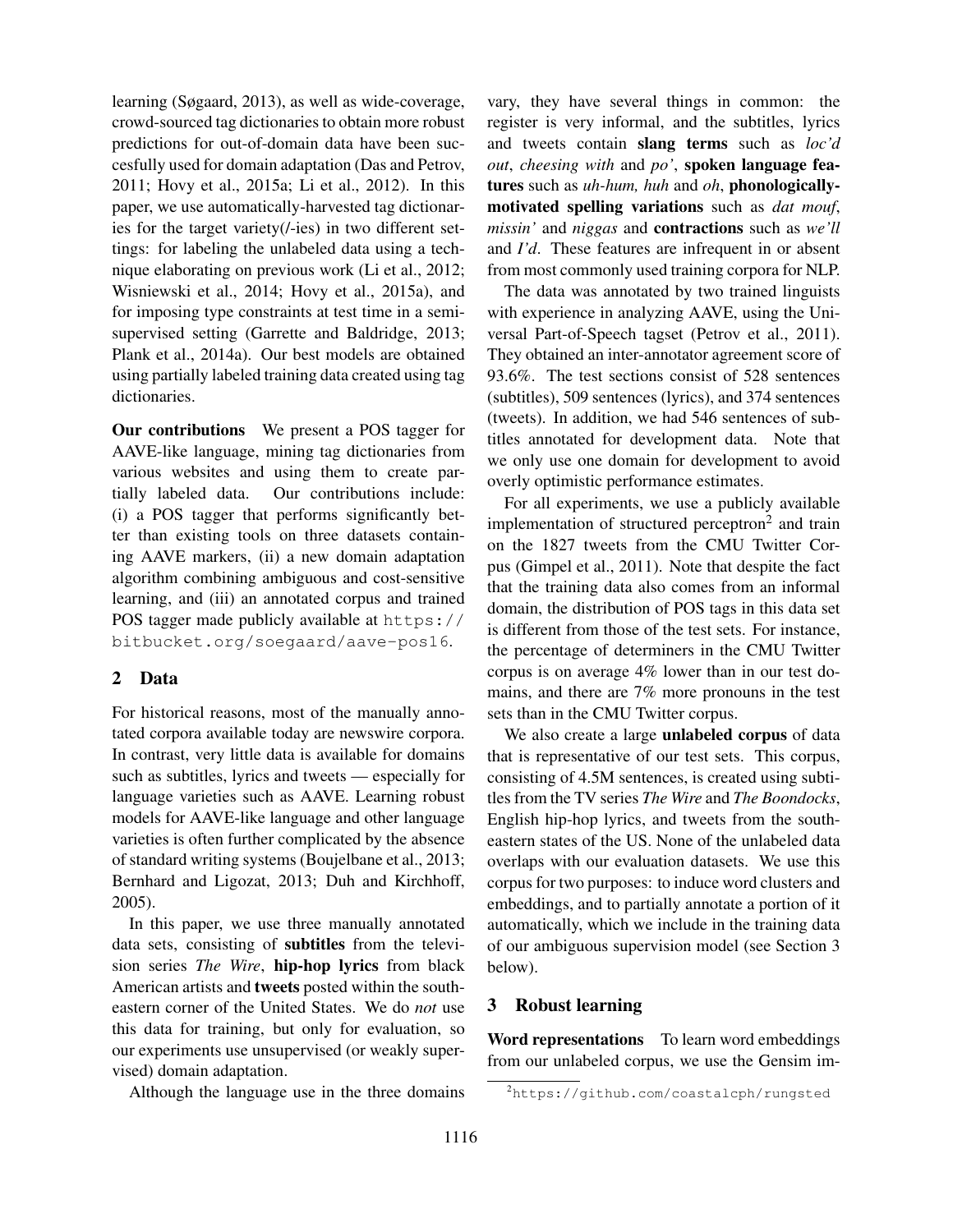plementation of the word2vec algorithm (Mikolov et al., 2013b; Mikolov et al., 2013a). We also learn Brown clusters from a large corpus of tweets<sup>3</sup> (Owoputi et al., 2013), and add both as additional features to our training and test sets. The word representations capture latent similarities between words, but more importantly enable our tagging model to generalize to unseen words.

Partially labeled data Model performance generally benefits from additional data and constraints during training (Hovy and Hovy, 2012; Täckström et al., 2013). We therefore also use the unlabeled data and tag dictionaries as additional, partially labeled training data. For this purpose, we extract a tag dictionary for AAVE-like language from various crowdsourced online lexicons.

Partial constraints from tag dictionaries have previously been used to filter out incorrect label sequences from projected labels from parallel corpora (Wisniewski et al., 2014; Das and Petrov, 2011; Täckström et al., 2013). We use a combination of a publicly available dump of *Wiktionary*<sup>4</sup> (Li et al., 2012), entries from *Hepster's glossary of musical terms*<sup>5</sup>, a list of African-American names<sup>6</sup> and *Urban Dictionary*<sup>7</sup> (UD). We augment our tag dictionary by scraping UD for all words in our unlabeled corpus and extracting the part-of-speech information where available. See an example entry for the word *hooch* below, which has five possible parts of speech in our tag dictionary: VERB, NOUN, ADJ, PRON, ADV.

*Hooch*: "Chewing tobacco commonly placed in the lower lip region. Hooch can be used as a verb, noun, adjective, pronoun, or an adverb."

We use the tag dictionary to label the unlabeled corpus. E.g., when we see the word *hooch*, we assign it the label VERB/NOUN/ADJ/PRON/ADV. We present two ways of using this data for learning

<sup>4</sup>https://code.google.com/p/

better POS models: one where the tag dictionaries are used in an ambiguously supervised setting, and one where they are used as type constraints at prediction time in a self-training setup.

Ambiguous supervision Our algorithm is related to work in cross-lingual transfer (Wisniewski et al., 2014; Das and Petrov, 2011; Täckström et al., 2013) and domain adaptation (Hovy et al., 2015a; Plank et al., 2014a), where tag dictionaries are used to filter projected annotation. We use the tag dictionaries to obtain partial labeling of in-domain training data.

Our baseline sequence labeling algorithm is the structured perceptron (Collins, 2002). This algorithm performs additive updates passing over labeled data, comparing predicted sequences to gold standard sequences. If the predicted sequence is identical to the gold standard, no update is performed. We use a cost-sensitive structured perceptron (Plank et al., 2014b) to learn from the partially labeled data.

Each update for a sequence can be broken down into a series of transition and emission updates, passing over the sequence item-by-item from left to right. For a word like *hooch* labeled VERB/NOUN/ADJ/PRON/ADV, we perform an update proportional to the cost associated with the predicted label. If the predicted label is not in the mined label set, e.g., PRT, we update with a cost of 1.0 (multiplied by the learning rate  $\alpha$ ); if the predicted label is in the mined label set, we do not update our model. This means that the POS model is not penalized for predicting any of the five supplied labels. We did consider distributing a small cost between the candidates in the mined label sets, but this led to slightly worse performance on our development data.

In the experiments below, we also filter the partially labeled data by the amount of ambiguity observed in our labels. At one extreme, we require *all* words to have a single label, as in fully labeled data. Hovy et al. (2015b) also used a tag dictionary to obtain fully labeled data for domain adaptation. At the other end of the scale, we use all the partially labeled data, allowing up to 12 tags per words. Finally, we also experiment with using only sentences from our unlabeled data such that the tag dictionary assigns at most two (2) or three (3) labels to each word.

We also experimented with using different

 $3$ http://www.cs.cmu.edu/~ark/TweetNLP/

wikily-supervised-pos-tagger/ <sup>5</sup>http://www.dinosaurgardens.com/

wp-content/uploads/2007/12/hepsters.html <sup>6</sup>http://www.behindthename.com/submit/

names/usage/african-american/3

<sup>7</sup>http://www.urbandictionary.com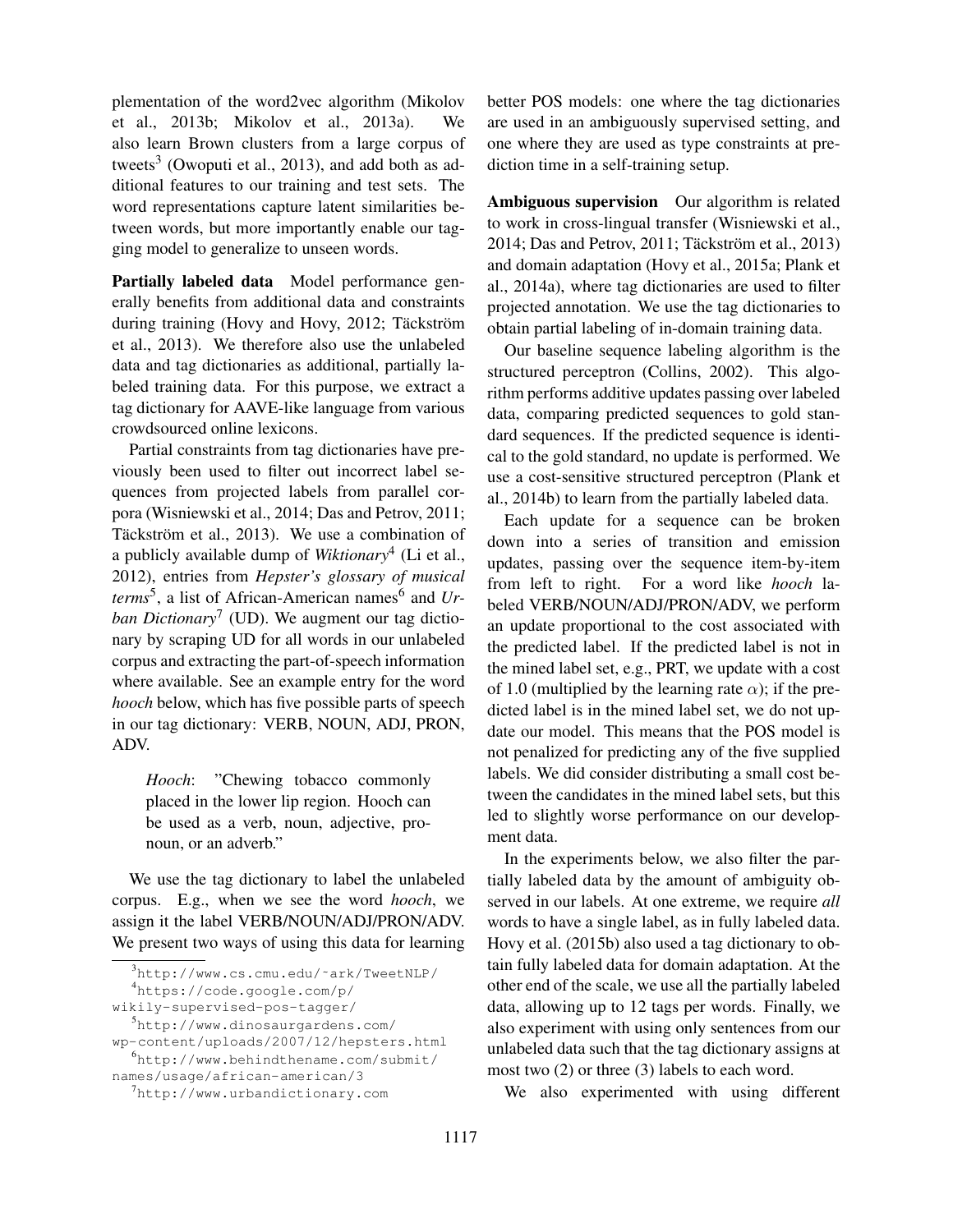|                  |          | <b>Baselines</b> |            | <b>Ambiguous</b> | Self-train | <b>Stanford</b> | <b>GATE</b> | <b>CMU</b> |
|------------------|----------|------------------|------------|------------------|------------|-----------------|-------------|------------|
| <b>Test set</b>  | Baseline | +Cluster         | +Clust+Emb |                  |            |                 |             |            |
| Lyrics           | 83.9     | 85.0             | 85.2       | 85.2             | 85.0       | 77.7            | 83.0        | 81.5       |
| <b>Subtitles</b> | 87.8     | 88.4             | 89.0       | 89.0             | 88.8       | 83.7            | 87.5        | 85.6       |
| <b>Tweets</b>    | 75.0     | 79.0             | 78.8       | 83.0             | 80.0       | 61.4            | 77.1        | 80.0       |
| <b>Average</b>   | 82.2     | 84.1             | 84.3       | 85.7             | 84.6       | 74.3            | 82.5        | 82.4       |

Table 1: Main results

amounts of ambiguously labeled data. The best



Figure 1: Learning curve ambiguous learning

performing system on development data uses both Wiktionary and the tag dictionaries associated with AAVE, only 100 ambiguously labeled data points for training, a cost of 0.0 for predicting labels in the mined label sets, no threshold on ambiguity levels (but leaving only sentences covered by our tag dictionaries), the CMU Brown clusters, and 20 dimensional word2vec embeddings with a sliding window of nine (9). The results of this system are shown in Table 1 as **Ambiguous**.

Self-training with type constraints Our second system uses the harvested tag dictionary for type constraints when making predictions on the unlabeled data for self-training. The search space of possible labels for each word is simply restricted to the tags provided for that word by the tag dictionary.

For our self-training experiments, we experiment with pool size, but heuristically set the stopping criterion to be when the development set accuracy of the tagger decreases over three consecutive iterations. we obtained the best performance on development data using the tag dictionary without Wikipedia, using all entries for type constraints, the CMU Brown clusters, and 10-dimensional embeddings with a window size of five (5). The results of this model are listed in Table 1 as Self-training.

Pre-Normalization We also experimented with test-time pre-normalization of the input, using the normalization dictionary of Han et al. (2011), but this led to worse performance on development data.

#### 4 Results and error analysis

Table 1 shows the baseline accuracies, with and without clusters and embeddings, as well as the performance of the two developed systems described above. All results for both ambiguous supervision and self-training with type constraints significantly outperform the simple baseline with  $p < 0.01$ (Wilcoxon). The system using ambiguous supervision is also significantly better than the baseline with clusters and word embeddings on the Twitter data. The fact that we generally see worse performance on Twitter data than on the two other data set (even though the systems were trained on Twitter data) can be attributed to a higher type-token ratio.

We also provide the accuracies of three publicly available POS taggers in Table 1. The three POS systems are the bidirectional Stanford Log-linear POS Tagger<sup>8</sup>, the GATE Twitter POS tagger<sup>9</sup>, and the CMU POS Tagger.<sup>10</sup> We observe that our ambiguous learning system outperforms all three systems on all test sets.

<sup>8</sup>http://nlp.stanford.edu/software/ tagger.shtml

<sup>9</sup>https://gate.ac.uk/wiki/

twitter-postagger.html

<sup>10</sup>https://github.com/brendano/ ark-tweet-nlp/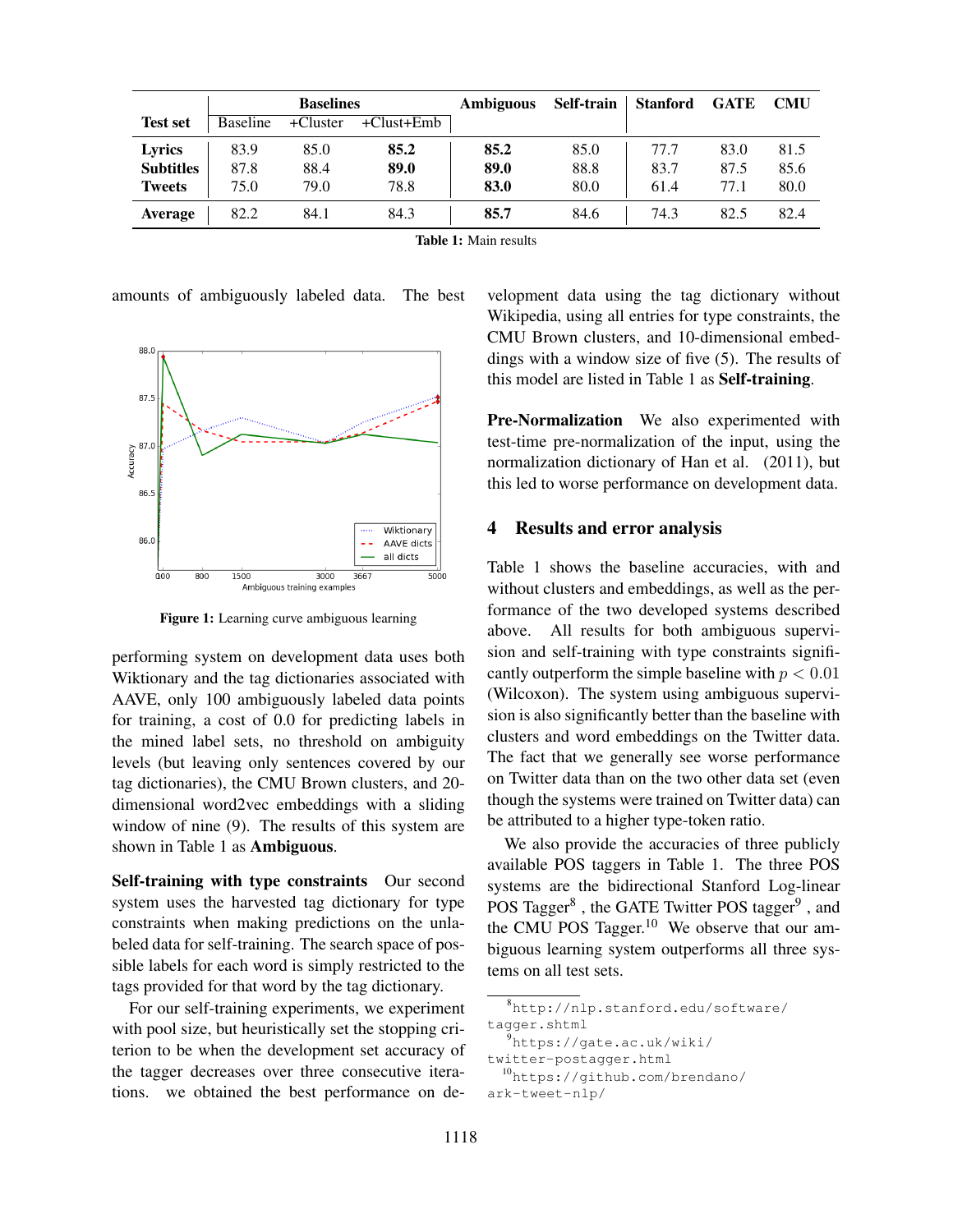| <b>Test set</b>  | Lyrics | <b>Subtitles</b> | <b>Tweets</b> | Av.    |
|------------------|--------|------------------|---------------|--------|
| <b>Baseline</b>  | 64%    | 78%              | 48%           | 63%    |
| <b>Ambiguous</b> | $71\%$ | 83%              | <b>78%</b>    | $77\%$ |
| Self-train       | 70%    | 82%              | 61%           | 71%    |

Table 2: Accuracies on unseen words

Our improvements are primarily due to better performance on unseen words. Both systems improve the accuracy on OOV items for all three test sets, with the ambiguous learning system reducing the error by an average of 14%, and the self-training system reducing it by 7.7% on average. However, we also see an average increase in performance on known words of 1% for both systems. This increase is highest for tweets  $(2\%)$  and around 0.5% for the subtitles and hip-hop lyrics test sets. The main reason for the increased overall performances of our systems is therefore the improved accuracy on OOV words. Table 2 shows that the accuracy on OOVs increases on all three test sets for both developed systems over baseline.

The OOV words learned in these two test sets are mainly verbs such as *sittin'*, *gettin'* and *feelin'* (gdropped spellings), and words that are infrequent in canonical written language such as *'em* and *ho*.

We observe that our systems improve performance on traditionally closed word classes such as pronouns, adpositions, determiners and conjunctions. These increases can be ascribed to the systems having learned from the additional information provided on spelling variations such as *'cause*, *fo'* and *ya* and unknown entities such as *dis*, *dat*, *sum*.

Finally, we note that increasing the number of training examples for ambiguous learning seems to come with diminishing returns. The learning curve is presented in Figure 1.

### 5 Conclusions

We explore several techniques to learn better POS models for AAVE-like subtitles, lyrics, and tweets from a manually annotated Twitter corpus. Our systems perform significantly better than three state-ofthe-art POS taggers for English, with error reductions up to 55%. The improvements were shown to be primarily due to better handling of OOV words.

## References

- Hanan Aldarmaki and Mona Diab. 2015. Robust part-ofspeech tagging of Arabic text. In *Proceedings of the Second Workshop on Arabic Natural Language Processing*, Beijing, China.
- Delphine Bernhard and Anne-Laure Ligozat. 2013. Hassle-free pos-tagging for the Alsatian dialects. In Marcos Zampieri and Sascha Diwersy, editors, *Non-Standard Data Sources in Corpus Based-Research*, pages 85–92. ZSM Studien.
- Rahma Boujelbane, Meriem Ellouze Khemekhem, and Lamia Hadrich Belguith. 2013. Mapping rules for building a Tunisian dialect lexicon and generating corpora. In *International Joint Conference on Natural Language Processing*, pages 419–428.
- Michael Collins. 2002. Discriminative Training Methods for Hidden Markov Models: Theory and Experiments with Perceptron Algorithms. In *EMNLP*.
- Dipanjan Das and Slav Petrov. 2011. Unsupervised partof-speech tagging with bilingual graph-based projections. In *ACL*, pages 256–263.
- Kevin Duh and Katrin Kirchhoff. 2005. Pos tagging of dialectal Arabic: A minimally supervised approach. In *Proceedings in the ACL Workshop on Computational Approaches to Semitic Languages*.
- Dan Garrette and Jason Baldridge. 2013. Learning a part-of-speech tagger from two hours of annotation. In *Proceedings of NAACL-HLT*, pages 138–147.
- Kevin Gimpel, Nathan Schneider, Brendan OConnor, Dipanjan Das, Daniel Mills, Jacob Eisenstein, Michael Heilman, Dani Yogatama, Jeffrey Flanigan, and Noah A. Smith. 2011. Part-of-speech tagging for twitter: Annotation, features, and experiments. In *ACL*.
- Stephen Gouws and Anders Søgaard. 2015. Simple taskspecific bilingual word embeddings. In *Human Language Technologies: The 2015 Annual Conference of the North American Chapter of the ACL*, pages 1386– 1390.
- Bo Han and Timothy Baldwin. 2011. Lexical Normalisation of Short Text Messages: Makn Sens a #twitter. In *ACL*.
- Dirk Hovy and Eduard Hovy. 2012. Exploiting partial annotations with em training. In *Proceedings of the NAACL-HLT Workshop on the Induction of Linguistic Structure*, pages 31–38. Association for Computational Linguistics.